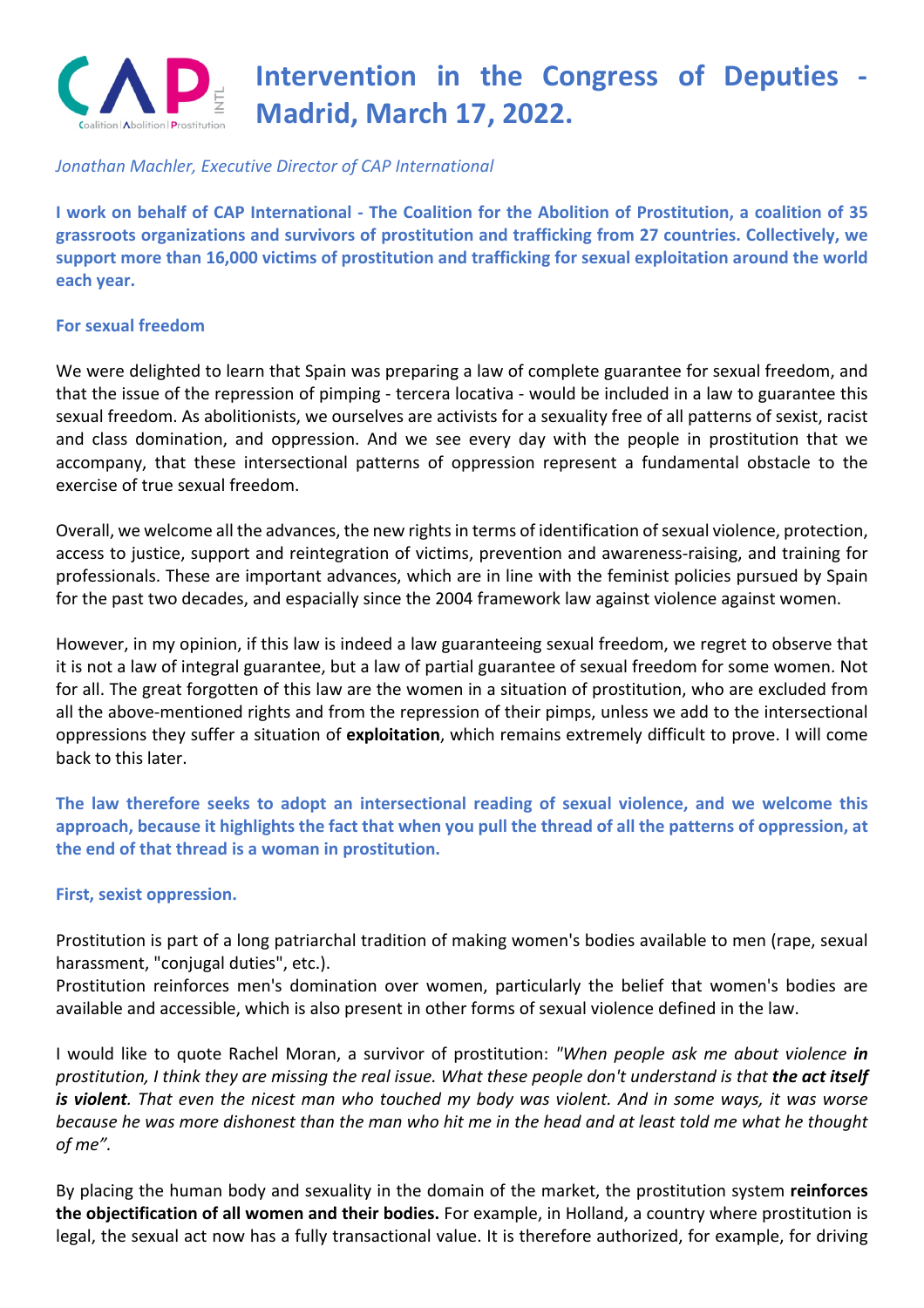instructors to propose a sexual act as a means of payment for young women who cannot afford to pay for their driving lessons. This is a law sadly nicknamed "a ride for a ride". https://metro.co.uk/2015/12/19/dutch-driving-instructors-can-now-accept-sex-as-payment-5575568/

The vast majority of persons in prostitution have **suffered violence, often sexual, before becoming a victim of prostitution**. Most of them continue to be victims of many forms of violence (physical, verbal, sexual, psychological) in the context of prostitution.

I would like to quote a study carried out in the Paris region in 2021, based on the examination of 101 files of victims of prostitution who had started as minors, as many of them did. It concerns 99 girls and 2 boys taken in charge by the Social Aid for Children. Among these 101 persons:

- 99% had experienced violence before entering prostitution. The age of the first violence starts at 1 year, the median age is 12 years.

- 7 out of 10 girls had been sexually abused before entering prostitution. In 8 cases out of 10, it was rape or attempted rape. The majority had been subjected to more than one.

- The perpetrators of sexual violence are always men. 1 girl out of 2 had been subjected to violence by her boyfriend or ex-boyfriend, before, during or after prostitution. 9 out of 10 minors have been subjected to violence within their family before prostitution. 1 out of 8 minors have been sexually abused by their father or stepfather.

https://seinesaintdenis.fr/l-essentiel-du-departement/espace-presse/article/prostitution-des-mineur-e-s-ledepartement-de-seine-saint-denis-publie-une

Andrea Dworkin said that incest is the boot camp of prostitution. Not trafficking. Prostitution.

The prostitution system is a gendered system, which enshrines **an "inalienable" male right to access**  women's bodies<sup>1</sup>. It reflects a vision of male sexuality motivated by the desire to "relieve" only "sexual needs". This archaic vision of sexuality and the notion of "irrepressible sexual needs" is a construct of patriarchy, which tramples on women's sexual freedom.

We must listen to the clients talk about prostitution. I present here two testimonies:

## **Belgian client, collected by Hubert Dubois, in the documentary "les clients":**

*"Sometimes you want a woman, here and now, but you hold back because she is a woman and you respect her. With a prostitute, if I want something, I do it.*

## *Christian, 23, single salesman, Germany:*

*"Why do I buy sex? Women often get on my nerves, they stress me out when we don't have much time for them. [...] I want to fuck, I come here - and I leave. That's all. Facial ejaculation costs 50€... I often get tired of a girlfriend. In the act of paying for sex there is something... in a way it gives you power. You own the woman. And you can do whatever you want with her."*

Thus, prostitution is fully part of a continuum of sexist and sexual violence that the law intends to combat.

**I want to talk about racist and colonial oppression as well.**

The socio-economic marginalization of entire communities due to racial discrimination, often inherited from colonization, is also a determining factor in the rise of prostitution.

For example, in the United States, 40% of the victims of trafficking for sexual exploitation are African-Americans, even though they represent only 13.4% of the country's total population.

<sup>1</sup> Dworkin A., *Pornography Men Posessing Women*, Ed. Plume, 1981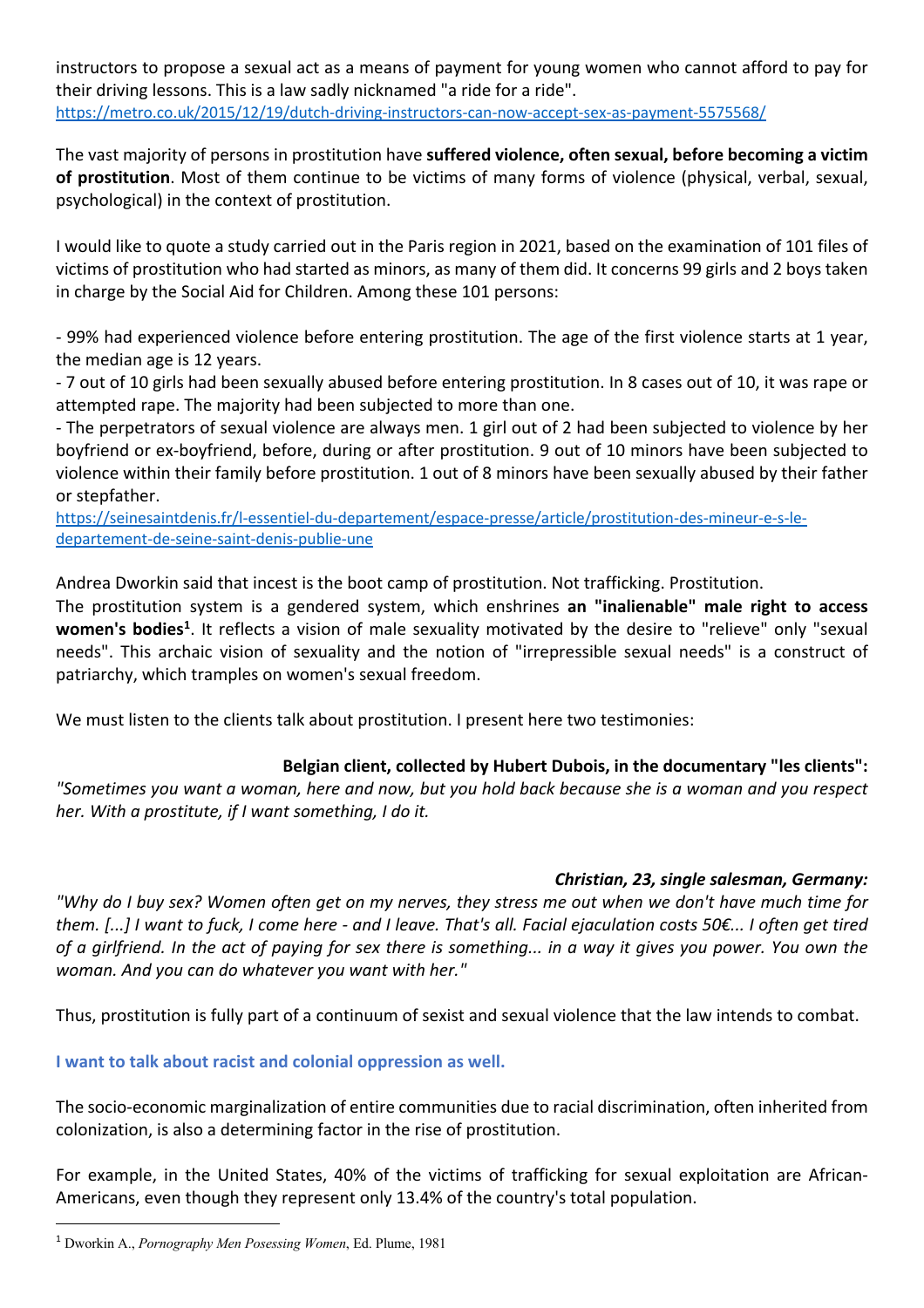In Europe, the historically marginalized **Rom** minority is also overrepresented in the prostitution system throughout the continent.

http://www.errc.org/uploads/upload\_en/file/breaking-the-silence-19-march-2011.pdf

I could also talk about women from the lowest castes in India, the Dom minority in Lebanon, native women in Canada, Hawaii, Australia, and New Zealand, among others. The observation is always the same:

In Europe**, migrant women and girls** represent an average of 84% of women in prostitution in thirteen European countries according to the UNODC<sup>2</sup>. I don't think it's any different in Spain. These are the women who end up in the legal brothels of Germany, or in the tolerated brothels of La Jonquera. They are the ones who are presented as independent, and who form the vast majority of women in prostitution, exploited by pimps who take advantage of legal facades, or of a tolerance for a so-called non-coercive pimping, to protect themselves and to enrich themselves.

**The over-representation of women from the most discriminated groups is not a choice. It is a pattern of oppression based on racist and xenophobic discrimination, which is exploited by pimps and clients. These are the women who end up in the legal brothels of Germany, or in the tolerated brothels of La Jonquera. These are the women who are presented as independent, and who form the vast majority of women in prostitution, exploited by pimps who take advantage of legal facades, or of a tolerance for a so-called noncoercive pimping, to protect themselves and to enrich themselves.**

*(84%) United Nations Office on Drugs and Crime, The Globalisation of Crime: A Transnational Organised Crime Threat Assessment Vienna, 2010 Prostcost, Estimation du coût économique et social de la prostitution en France, PSYTEL/Mouvement du Nid, 2015 : https://prostcost.wordpress.com/*

## **Exploitation of precariousness**

I want to quote here the feminist leader, writer, and survivor Amelia Tiganus. She says*: "La Jonquera is an ultraliberal hell in which sex tourists come to buy cheap alcohol, cheap cigarettes and cheap women."*

The prostitution system perfectly illustrates this logic of ultraliberal domination exercised on the most precarious: if prostitution were a matter of free choice for individuals, it is obvious that the people who are victims of this system would not systematically come from the poorest classes. On the contrary, a significant proportion of people from the wealthy classes would be represented. However, this is never the case.

### **Two examples:**

The economic crisis in **Portugal**, which began in 2010, has hit the country's working classes hard, especially women. As an immediate consequence, prostitution has exploded: "It is often mothers, sometimes single parents, who feel the responsibility of feeding their children (...) Women from the middle class, who had never thought of one day prostituting themselves, after having exhausted all possible recourses, are now forced to do so," according to Inês Fontinha, director of the NGO O Ninho.

The experience of prostitution as a means of survival in the face of economic constraint is deeply traumatic: *"I was cleaning in an office in Lisbon. My employer closed his office and I was left without work. Almost at the same time, my partner left me. Unemployment benefits were not enough to support me and my son, so, for lack of options, I started selling sexual services. Many people think that we prostitute ourselves because we like sex! But it's really not an easy job, neither physically nor psychologically"* Fatima, 35 years old.

<sup>2</sup>United Nations Office on Drugs and Crime, *The Globalisation of Crime: A Transnational Organised Crime Threat Assessment Vienna*, 2010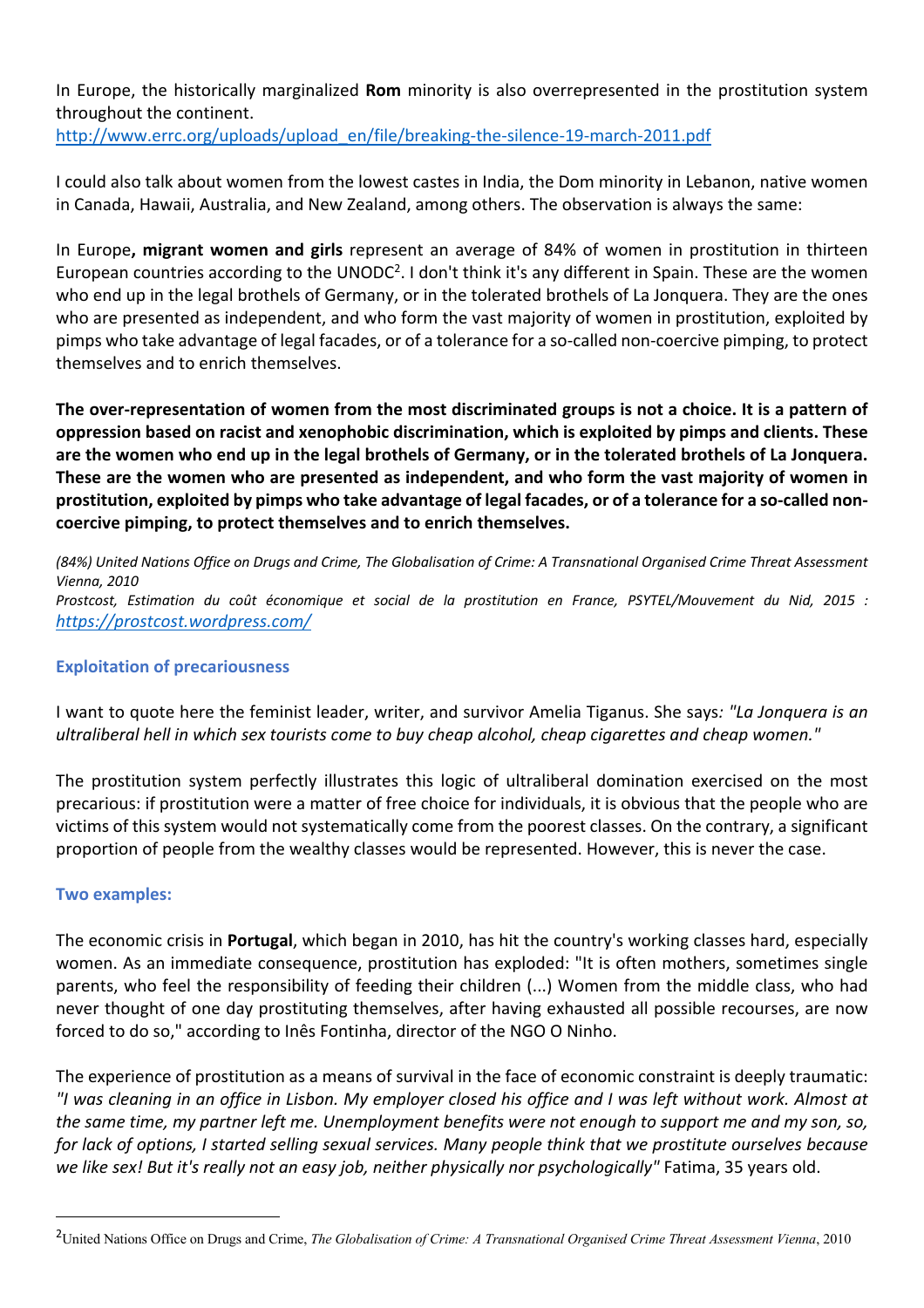In **Greece,** the consequences have been similar: because of the crisis, the number of women forced into prostitution has increased by 150%. (Pantéion University)

**Thus, if prostitution is a "choice", then it is a choice systematically made by women who are not given any choice. Whether it is obtained by physical constraint, or by socio-economic constraint, the sexual act obtained within the framework of prostitution is always constrained. It is the complete opposite of sexual freedom. The repetition of sexual acts without physical desire, but experienced as a consequence of financial need, inequality, or as an exploitation of vulnerability, constitutes sexual violence in itself.**

Thus, the dissociation - purely ideological, which is not based on any concrete reality - present in this bill, between "free" prostitution, which some want to call "sex work", and "forced" prostitution, which would be called "exploitation", is completely disconnected from reality, and destroys the ambitions of the law. By requiring the **condition of "exploitation**" as a criterion for the repression of pimping, for the granting of rights to the victims, and even for the objective of prevention and awareness-raising policies, this law sabotages itself.

**- On the one hand, this requirement negates the intersectional perspective of the law:** this law claims in its objectives to, and I quote, "adopt intersectionality as a core concept to describe the state's antidiscrimination obligations and their impact. The list of these vulnerabilities sounds like an almost exhaustive description of the factors that compel people, especially women, into prostitution. Yet, the individuals concerned are excluded from the rights created by the law, UNLESS these intersectional oppressive factors are combined with a situation of exploitation, a criterion that is extremely hard to prove.

**This requirement of the condition of "exploitation" of prostitution thus annihilates the scope of the law for a large part of the persons concerned, whether they are victims of prostitution and/or trafficking, and this on 3 points:**

- 1. the repression of pimping,
- 2. the granting of rights for victims of sexual violence, including those of trafficking,
- 3. the objective of prevention and awareness-raising policies, especially for men.
	- **1. Concerning the repression of all forms of pimping**

### Article 187 of the law states:

*"A prison sentence of two to four years and a fine of twelve to twenty-four months shall be imposed on anyone who profits by exploiting the prostitution of another person, even with that person's consent. In any case, it shall be understood that there is exploitation when there is exploitation of a relationship of dependence or subordination. "*

### Article 187 bis of the law states:

*"Anyone who for profit and in a habitual manner uses a building, premises or establishment, or any other space, whether open or not to the public, to encourage the exploitation of prostitution of another person, even with his consent, shall be punished with imprisonment of one to three years, and a fine of six to eighteen months without prejudice to the closure provided for in Article 194 of this Code".*

These provisions institutionalize the artificial and purely ideological dissociation, which I mentioned earlier, between a **"free" prostitution**, facilitated by a **"non-coercive pimping"**, and a **"forced" prostitution**, through a **"coercive pimping**". This dissociation, which has no real basis, is a gift to pimps. They will only have to continue to **pretend to have equal commercial relations, based on the services of renting, protection, putting in contact, intermediaries between the customers and the women in situation of prostitution, who**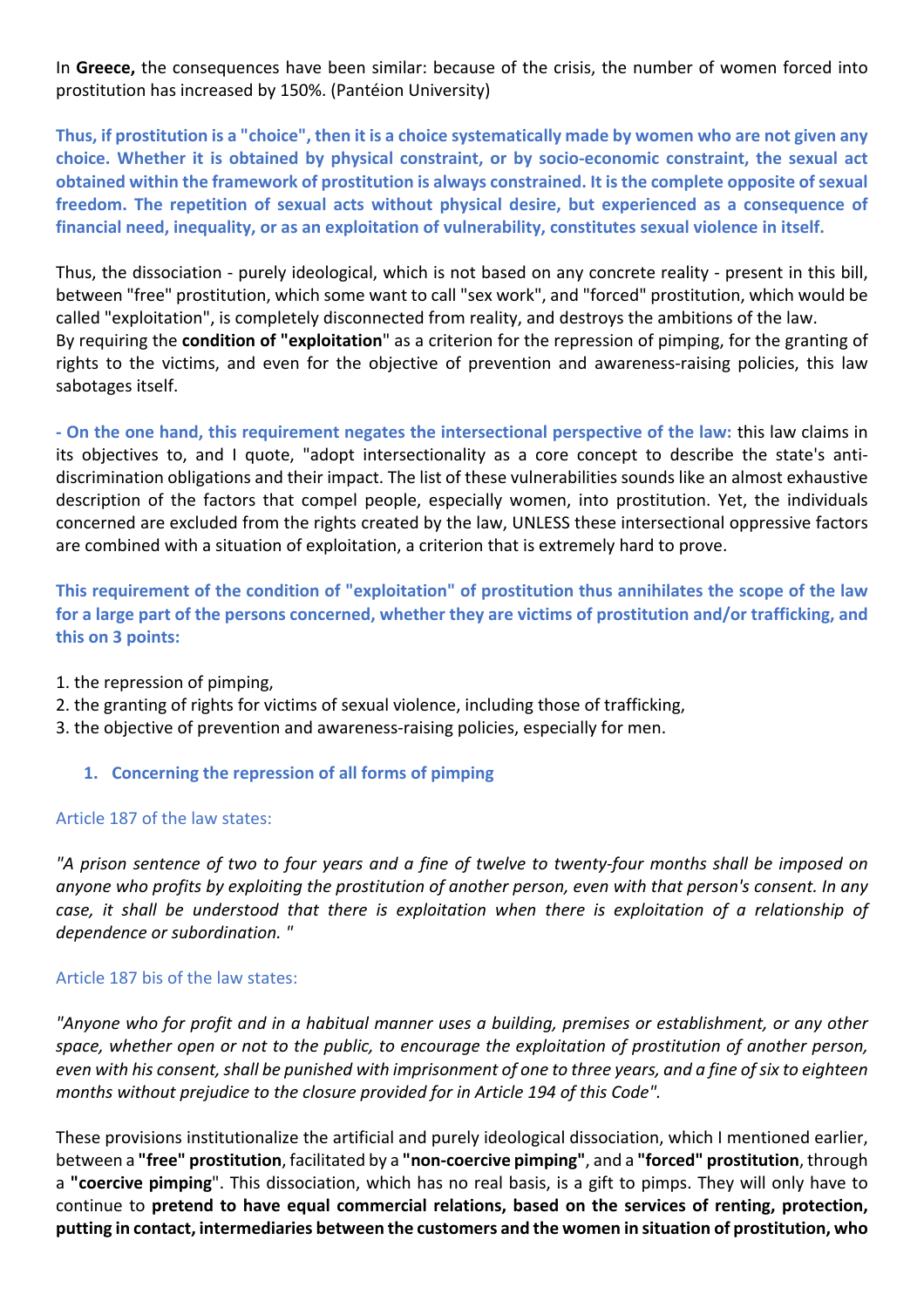**will be forced to present themselves as independent self-entrepreneurs.** They are used to it, this is what happens absolutely everywhere where the myth of a free and independent prostitution is perpetuated, and where it is pretended to fight against trafficking. This law will not bother them at all.

In fact, it puts Spain in a situation close to that of Germany, for example. Germany, in theory, strongly penalizes human trafficking through article 232 of the penal code, which provides for penalties ranging from 6 months to 10 years of imprisonment for exploiters. But at the same time, the country has legalized prostitution, following the same myth of a "free" prostitution. After 20 years of implementation, the result is disastrous. The country has become **the brothel of Europe**, with **3,500 legal brothels** and more than **1 million me**n going there every day, **400,000 women in prostitution**, **95% of them in migration situations**, only **330 women identified as victims of trafficking per year3**. Barely 5 years after the adoption of the law, the UNODC already cited **Germany as one of the main destinations for victims of human trafficking in the world.**

To summarize the situation in Germany, I would like to quote Mandred Paulus, a police officer responsible for 30 years for the fight against sexual exploitation in Ulm, Germany. Today he is a European expert on human trafficking:

*Prostitution and human trafficking are inseparable. In Germany, we now have almost 100% of women imported from abroad for prostitution. It must be clear that a Belarusian woman from the Chernobyl region or a Roma woman from a Romanian ghetto can never come to Germany alone to enter the prostitution system. They have no money, no reference persons, no point of contact. These women are victims of human trafficking in the country and in this sector, highly criminal structures have developed. Today we have noble brothels, decorated with marble and stainless steel. This does not prevent pimps from hiding behind this façade. And if we look behind the front companies, we can discover Albanian clans, the Russian mafia or the Hells Angels. We are dealing with an organized crime that controls everything.*

This condition of exploitation for the repression of pimping thus opens the door to the continuation of the **hidden pimping described by Manfred Paulus**, which allows mafia networks to be protected behind a legal facade, as **simple lessors and intermediaries of persons in prostitution**, **forced to say that they work independently.** The pimps, all over Europe, are widely used to this kind of concealment, and this law, as it stands, will not bother them at all.

It is also worth noting the appearance of a new argument, taking note of the failure of the German model: certain organizations which present themselves as trade unions (it is nothing of the sort) make the possibility of creating not brothels run by pimps, but "self-managed cooperatives", without exploitation, allowing the exercise of a "free and happy" prostitution. This kind of initiative, curiously, has never seen the light of day in any of the countries that have legalized prostitution, even though it has been legally possible for several decades.

For all these reasons, I believe that the proposed amendment no. 184, which has been submitted**, to penalize "anyone who profits from promoting, favoring or facilitating prostitution" regarding articles 187 and 187 bis**, is much more effective and relevant. By preventing any profit from the prostitution of others, this proposal is a much more effective instrument in the fight against all forms of pimping. **Because in reality, the only ones who profit from the prostitution of others are those who exploit the intersectional factors of vulnerability of women in prostitution mentioned in the law.** By exploiting these vulnerabilities**, they are themselves committing an act of sexual violence against the person in prostitution.**

In France, for example, pimping has been prohibited in all its forms since 1946, and the fight against pimping was strengthened by the 2016 law. But the prohibition of pimping, and thus the closure of brothels, has had

<sup>3</sup> https://www.bka.de/DE/Home/home\_node.html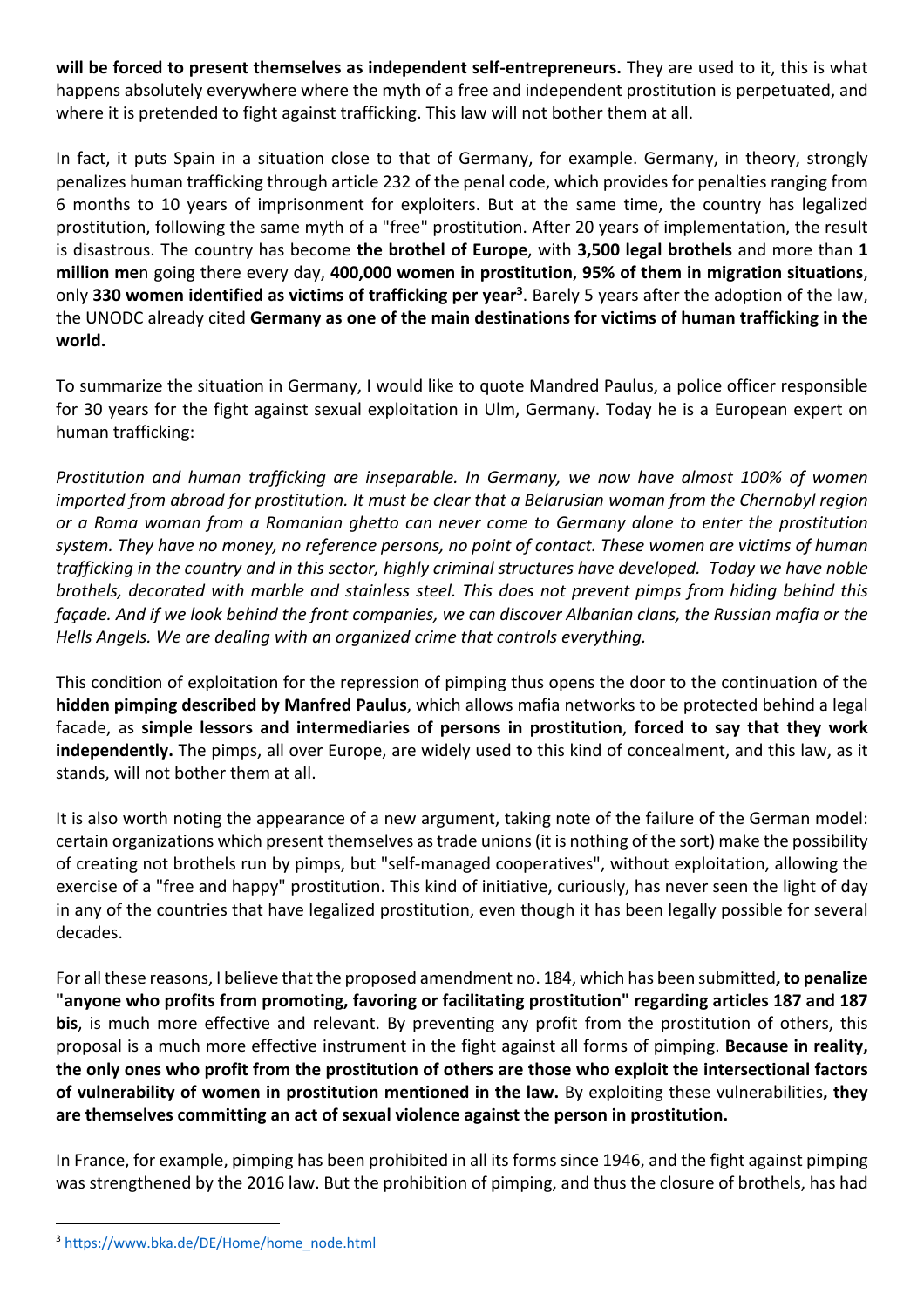an obvious direct effect for a long time: In Germany, over the last decade, the estimated number of people in prostitution is 400,000. In France, a country with an almost equivalent population, the number is 40,000. 10x less. In Germany, the prostitution market was worth 14.6 billion euros per year in Germany in 2013. (Ref Die Welt, Nogel LM, 3nov2013) In France, at the same period, it represented 3.2 billion euros (Prostcost).

This market would represent today between 12 and 18 billion euros in Spain. (Municipality of Madrid, 2016). If Spain wants to tackle the enrichment of pimps, it must opt for the model that reduces the profits generated by the prostitution market. It must penalize all forms of pimping. We cannot fight against pimping and sexual violence by halves. Either we abolish them or we perpetuate them.

## **2. Concerning access to the rights created by the law:**

In addition to the repression of pimping, the condition of exploitation present in the law excludes thousands of people forced into prostitution because of the intersectional vulnerability factors mentioned, from the help that would allow them to face these factors, and to get out of their situation of prostitution.

Thus, in concrete terms, if you are a woman in prostitution, forced by vulnerability factors such as poverty, migration, racism, marginalization, and you are not able to meet the "exploitation" condition present in the law, you will not have access to:

- emergency medical, psychological, economic and housing assistance, the right to information, assistance services, access to rights for victims in an irregular administrative situation, recognition of the existence of sexual violence, professional reintegration programs, economic assistance for victims of sexual violence, police protection, information and accompaniment in the judicial field, reparations and compensation or reparation fund for victims, provided for in articles 32 to 55 of the law.

**All these rights, which would have allowed you to get out of your situation of prostitution, you will not be entitled to them, because for ideological reasons, completely disconnected from the realities of the field, you will not be considered as victims of sexual violence.** 

**Thus, by will not to stigmatize, one gives up. By the way, there is nothing stigmatizing about being recognized as a victim of injustice. The stigma should be on those who exploit vulnerable situations, not on those who suffer them.**

Finally, the exploitation requirement **places the burden of proof on the victims**. They are the ones who will have to prove that they are being exploited, and an investigation will have to prove that there is exploitation. This criterion therefore makes access to the rights created by the law conditional on **the demonstration of the concrete existence of links of domination or subordination** between the victim and the trafficking networks, which are extremely well organized and experts in the art of concealment. **De facto, access to these rights will be either non-existent, extremely complicated, or much too long for victims, including those who, in theory, would meet the exploitation criterion.**

**This criterion of exploitation of prostitution should be replaced by a criterion of situation of prostitution, much more inclusive, allowing a fairer and simpler access to rights for all victims, which allows a more effective fight against exploiters, and which also allows to include prostitution where it should be, i.e. in the list of sexual violence which must be abolished.**

## **3. Concerning men's awareness**

Section 9 of the Act states: *Awareness campaigns specifically targeting men, adolescents, and children to eradicate prejudices based on stereotyped gender roles, as well as to actively contribute to the prevention of*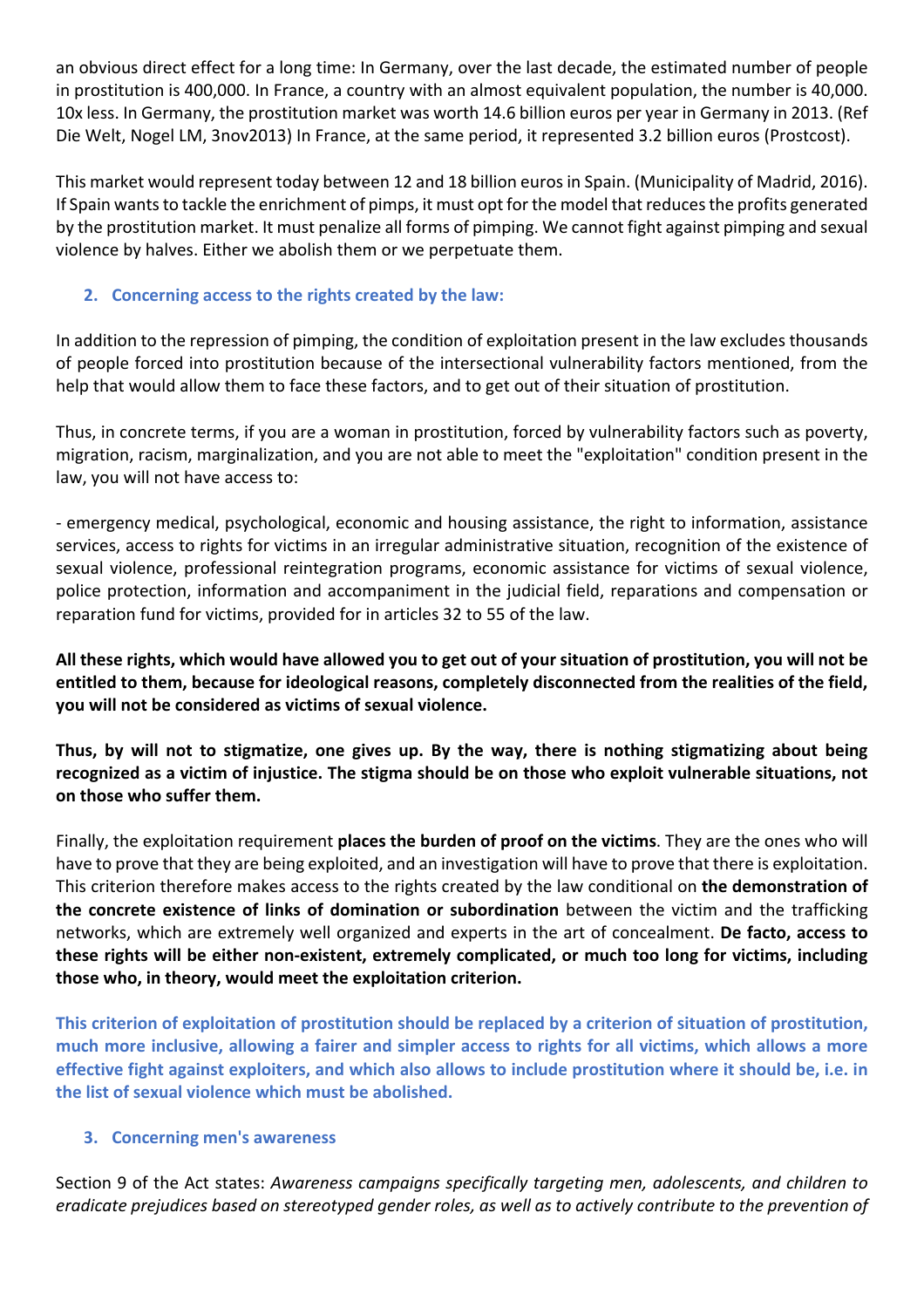*all forms of violence listed in the present organic law, as well as of the demand for all kinds of services linked to sexual exploitation and pornography that naturalizes sexual violence.*

Here also, for sensitization and education, men will be sensitized to the fight against "exploitation" but not to what prostitution is, because for the same ideological reasons, there would be a "free" and "happy" prostitution. This is **precisely the excuse men need to continue buying sex without feeling guilty.** It is precisely this artificial distinction between forced and chosen prostitution that allows men to continue thinking that "they like it". This distinction in the law will feed and institutionalize the culture of toxic masculinity that allows men to believe that it is socially acceptable to have paid access to women's bodies. That women's bodies can be rented, bought, sold.

I personally grew up in Toulouse. When you are a young boy in Toulouse, the first time you hear about prostitution, it is very often in relation to La Jonquera. I remember the moment when I was told "it is possible to buy a woman". What do you mean it's possible? "Yes, it is possible, it is allowed, in Catalonia, in La Jonquera.

There was also prostitution in Toulouse, we could have talked about it, but no. We were talking about La Jonquera. Because in Toulouse, it was forbidden, so we considered, as teenagers, that it was wrong, because society refused it. In Spain, the fact that it was authorized told us the opposite: society accepted prostitution. That means that it can't be wrong. They must like it.

For these reasons, Amendment 194, which proposes awareness campaigns to **"to discourage the demand for all kinds of services related to sexual exploitation, prostitution and pornography that naturalizes sexual violence, as well as the consequences for prostituted women"** is much more coherent, because otherwise you will be in the situation of implementing awareness campaigns that will only be relays of the advertising campaigns implemented by the pimp industry.

### **Why this law must be a first step towards the abolition of prostitution in Spain**

### **Spain must honor its international and constitutional commitments`**

The explanatory memorandum of the law (P5) states that it is based on Article 10 of the Spanish Constitution, which enshrines the dignity of the human person as the foundation of the political order and social peace. The reading of the reasons anchors this bill in the international conventions ratified by Spain.

Curiously, only one convention is missing: The 1949 Convention for the Suppression of the Traffic in Persons and of the Exploitation of the Prostitution of Others, ratified by Spain in 1962. The Preamble of the convention states, **"prostitution and the evil that accompanies it, namely, trafficking in human beings for the purpose of prostitution, are incompatible with the dignity and worth of the human person."**

Spain is bound by its international and constitutional commitments. The concept of dignity does not change in meaning, whether it is included in the Spanish Constitution or in the international treaties that Spain ratifies. Spain cannot make laws that emancipate itself from the international treaties it has ratified. This law, by tolerating certain forms of pimping, by conditioning the repression of pimping, access to rights for victims, and awareness-raising policies to the criterion of exploitation and not the situation of prostitution, is in total contradiction with Spain's international and constitutional commitments.

## **There is law, and there is fact. Because it's the only model that works**

I have mentioned Germany and I will not go back to it.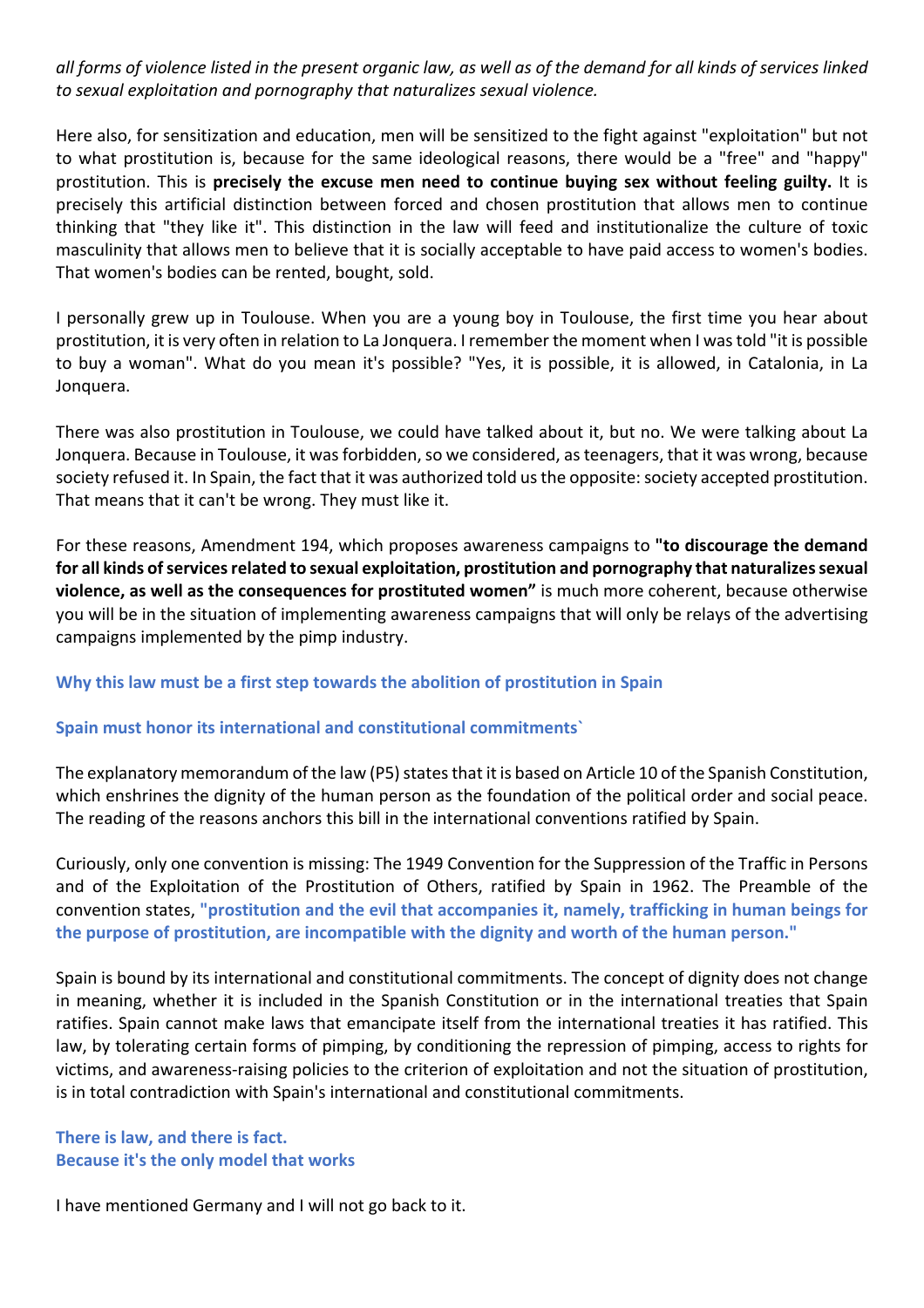Other countries, such as Finland, have also chosen to dissociate forced prostitution from free prostitution, but this time concerning the penalization of clients. Finland has thus **decided to penalize the purchase of sexual acts only when it is perpetrated on the victims of trafficking,** thus distinguishing between sexual exploitation and supposedly "free" prostitution. Here again, it is a resounding failure.

First of all, in reality, this distinction is inoperative: It is impossible to prove after the fact that a client knew that he was dealing with a victim of a trafficker or pimp. The client can only say that he did not know. Moreover, far from achieving its initial goal, the Finnish law has allowed for an unprecedented increase in trafficking: since the law was passed, the number of victims of trafficking has been steadily increasing in Finland. In 2020, it reached its highest level ever recorded.

https://www.helsinkitimes.fi/finland/finland-news/domestic/18601-finnish-assistance-system-for-humantrafficking-victims-sets-record-for-admissions.html

The only people favored by this law were therefore the prostitute "clients", who can play the naivety, and the pimps, who benefit from a growing market. Never the victims. Thus, each time that it was considered that there was on one side a "free" prostitution, legalizable, and on the other side, trafficking in human beings for sexual exploitation, to be penalized, it is in reality the prostitution industry that prospered and the situation of the victims that worsened.

The solutions proposed by Germany and Finland do not respond at all to the challenges posed in the fight against violence against women, nor to their international obligations in the fight against prostitution and trafficking.

And then there is the abolitionist approach. By considering prostitution as a violence in itself, the objective here is not to allow its normalization, but to abolish it, by protecting the persons in situation of prostitution, and by really attacking their exploiters as well as what feeds and is the only reason for the existence of the traffic: the demand.

This is the path taken by countries such as Sweden, Norway, Iceland, Ireland, Northern Ireland, Canada, Israel, and therefore France in 2016.

I will talk particularly about France, which is surely today the country that adopted in 2016 the most ambitious law on the subject, with a holistic approach embodied by a framework law that amends 9 legislative codes. It is based on 5 pillars:

1. **Full decriminalization of all persons in prostitution**. Over the 10 years preceding the law, an average of 2,500 people in prostitution were arrested each year. Since 2016, this number is 0. I insist on this data because some groups often misrepresent the 2016 law as a "criminalization" law, when its first effect is the total decriminalization of prostituted persons.

2. The recognition of **a status of victim of prostitution**, giving the right to **an exit pathway.** This exit route creates new rights: financial aid, access to housing, help with integration via professional training, access to psychosocial support, access to a residence permit if the victim is a foreigner. To date, nearly 800 victims of prostitution have benefited from these programs. These exit programs work: As an example, **87%** of the people accompanied by our member associations in France were in a stable employment situation at the end of their exit pathway.

3. **Protection and compensation for all victims**, French and foreign. In France, as in all of Europe, most of the victims are the result of international human trafficking. The law takes this into account by allowing access to a residence permit for victims. In addition, it strengthens the right to compensation for victims of pimping, by requiring the State to act as guarantor in the event that the pimp is insolvent. Between 2016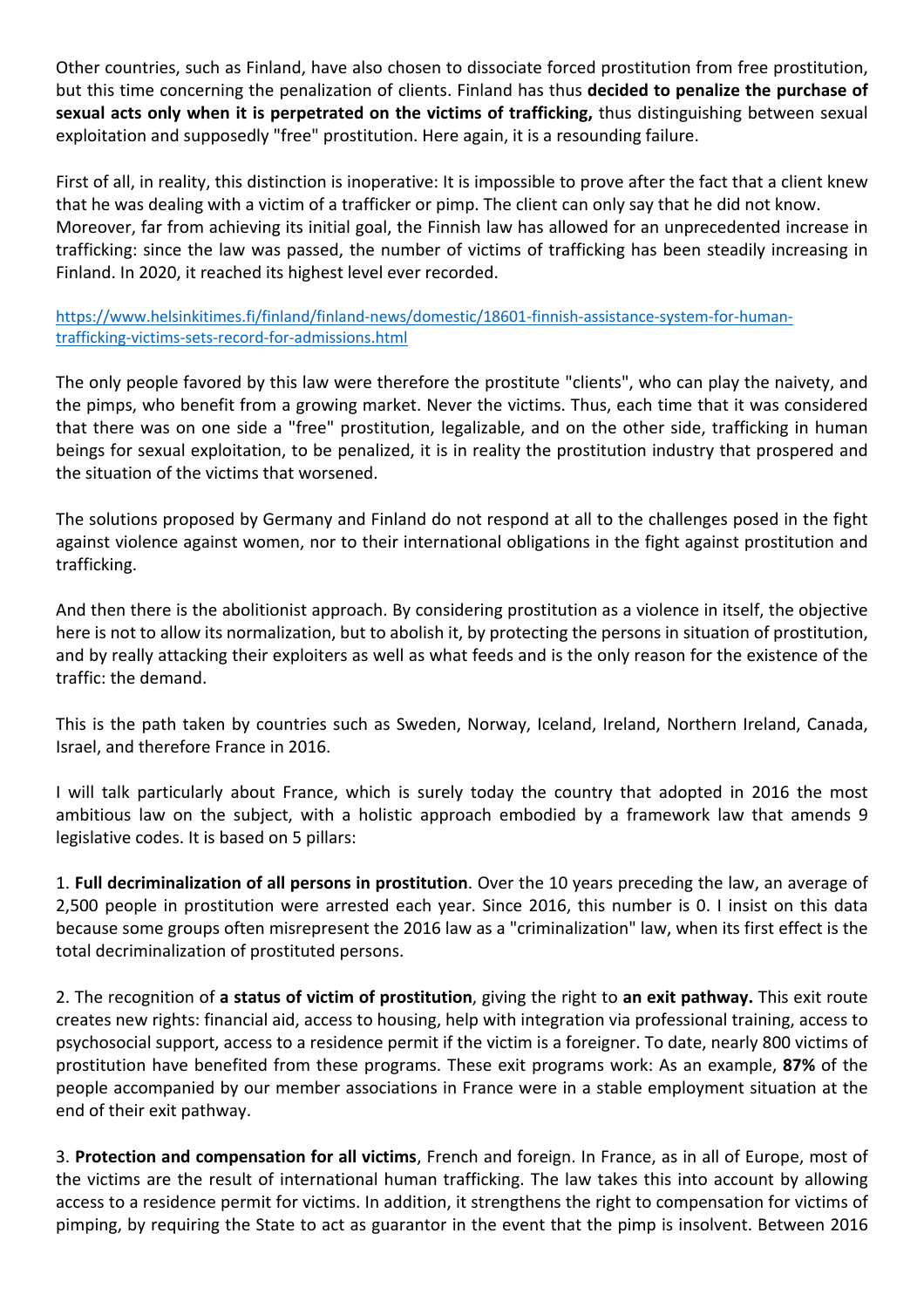and 2019, a **54% increase in proceedings against pimps** and traffickers was observed, as well as **a 7-fold increase in the volume of reparations received by victims.** 

**4.Targeting the demand**, through the **prohibition of the purchase of sexual acts.** On the one hand, this prohibition makes it possible to solemnly affirm that no one has the right to exploit the precarious or vulnerable situation of another person, and that the human body cannot be commodified. On the other hand, it allows us to make buyers of sexual acts aware of their responsibilities. To make them responsible, by setting up an offence going from a fine of 1500 €, 3500 in case of recidivism and up to 7 years of prison in case of aggravating circumstances. Raising awareness, by obliging the prostitute "client" to participate in an awareness workshop organized by professionals, and often with the intervention of survivors of prostitution. According to data collected from associations in the field, at the end of these courses, nearly 90% of penalized clients said that they had changed their opinion about prostitution and did not want to reoffend.

5. **A national policy of prevention and sensitization** in order to make the public opinion, and especially the youth, aware of the realities of prostitution. In this sense, we would like to draw inspiration from Sweden, a country where public opinion has totally shifted on the subject, with a massive support of the law (70% for). In France, a survey carried out 3 years after the adoption of the law shows encouraging results in the sense of a collective awareness: 78% of the people questioned had a positive vision of the law, 84% of the 18-24 years old were in favor of maintaining it, and 81% of the women considered prostitution as a violence.

We want 10x more of all this. But it's already 10x better than elsewhere.

## **Because it responds to the current major challenges for Spain and Europe**

- In France, we know that many sex tourists flee abolitionist legislation by crossing the Belgian and Spanish borders. This influx reduces the Catalan and Basque border areas to being sex tourism destinations. This is a situation that we cannot be satisfied with on either side of the border. If Spain and France had a common abolitionist position, it would be a powerful instrument of cooperation between the two countries. It would allow the emergence of a Franco-Spanish couple who would be the driving force in the fight against sexist and sexual violence on the European continent.

- Ukrainian women fleeing the war will end up in the brothels of La Jonquera. It is only a matter of time. Their pimps will hijack the temporary protection mechanism set up by the European Union, allowing refugees to have access to the labor market for 3 years, to manufacture legal contracts and hide behind this facade. Ukraine was already a country of origin of prostitution victims in Europe, the trafficking networks are well organized. We already have information about German pimps active on the Polish border. If Spain continues to tolerate pimping, and not to target the demand, the Ukrainian refugees, fleeing the war, who will find themselves exploited in the brothels of La Jonquera will be the responsibility of this government, which will have failed to protect them.

### **In conclusion:**

Prostitution poses a simple question to our societies: what do we have to offer our most vulnerable fellow citizens? A safety net, allowing them to preserve their rights and dignity, or the unlimited exploitation of their bodies, whatever the physical and mental cost?

In France, different parties have decided to put aside their differences in order to abolish this form of violence that is prostitution. The Communist Party, La France Insoumise, which is the French Podemos, the Socialist Party as well as a part of the center and the right have united around common, basic values, such as equality between women and men, the refusal of the unlimited exploitation of the most precarious people, the respect of the dignity of the human person.